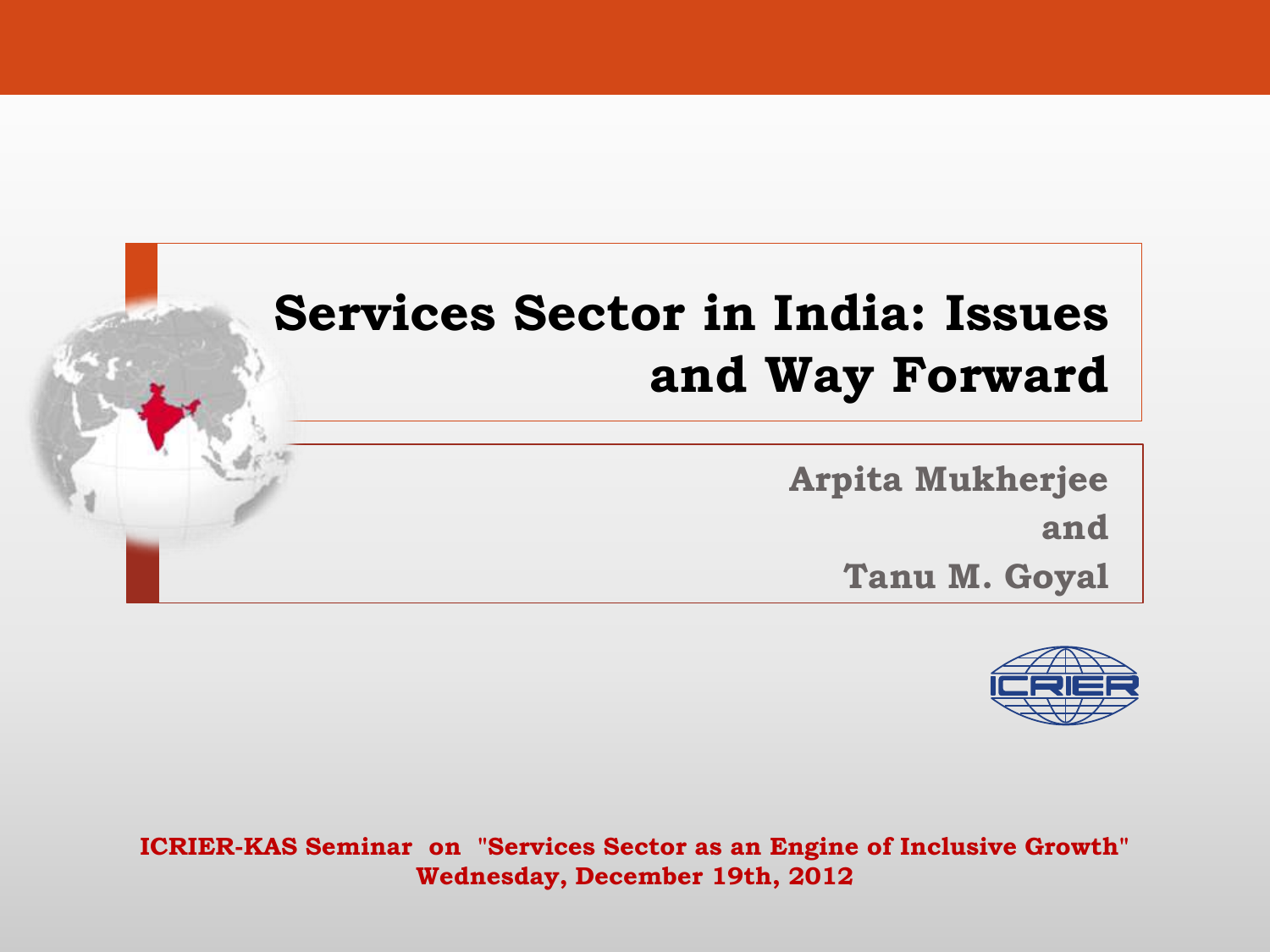#### **Services Sector in India's GDP and Employment**

| Decadal Average of the Year on Year Share of the Different Sectors in India's<br><b>GDP for the Period 1950-2010</b> (in %) |             |             |             |             |               | <b>Total Employment in Different Economic Activities in</b><br><b>India</b> (in $\%$ ) |             |             |             |               |               |
|-----------------------------------------------------------------------------------------------------------------------------|-------------|-------------|-------------|-------------|---------------|----------------------------------------------------------------------------------------|-------------|-------------|-------------|---------------|---------------|
| Sector                                                                                                                      | 1950-<br>60 | 1960-<br>70 | 1970-<br>80 | 1980-<br>90 | 1990-<br>2000 | 2000-<br>10                                                                            | Sector      | 1993-<br>94 | 1999-<br>00 | 2004<br>$-05$ | 2009<br>$-10$ |
| Agriculture                                                                                                                 | 55.3        | 47.6        | 42.8        | 37.3        | 30.9          | 21.8                                                                                   | Agriculture | 62.8        | 61.7        | 58.5          | 53.2          |
| Industry                                                                                                                    | 14.8        | 19.6        | 21.3        | 22.3        | 23.3          | 24.5                                                                                   | Industry    | 15.2        | 15.9        | 18.1          | 21.5          |
| Services                                                                                                                    | 29.8        | 32.8        | 35.9        | 40.3        | 45.7          | 53.7                                                                                   | Services    | 22.0        | 22.4        | 23.4          | 25.3          |

**Percentage Growth Rate of different Sector (1951-2010)**



*Source:* Author's own calculations from National Income Accounts, CSO, MOSPI. The calculations are made on GDP at constant prices, constant at 1999-00 and 2004-05 and NSSO Reports on Employment and Unemployment in India, various issues

.

2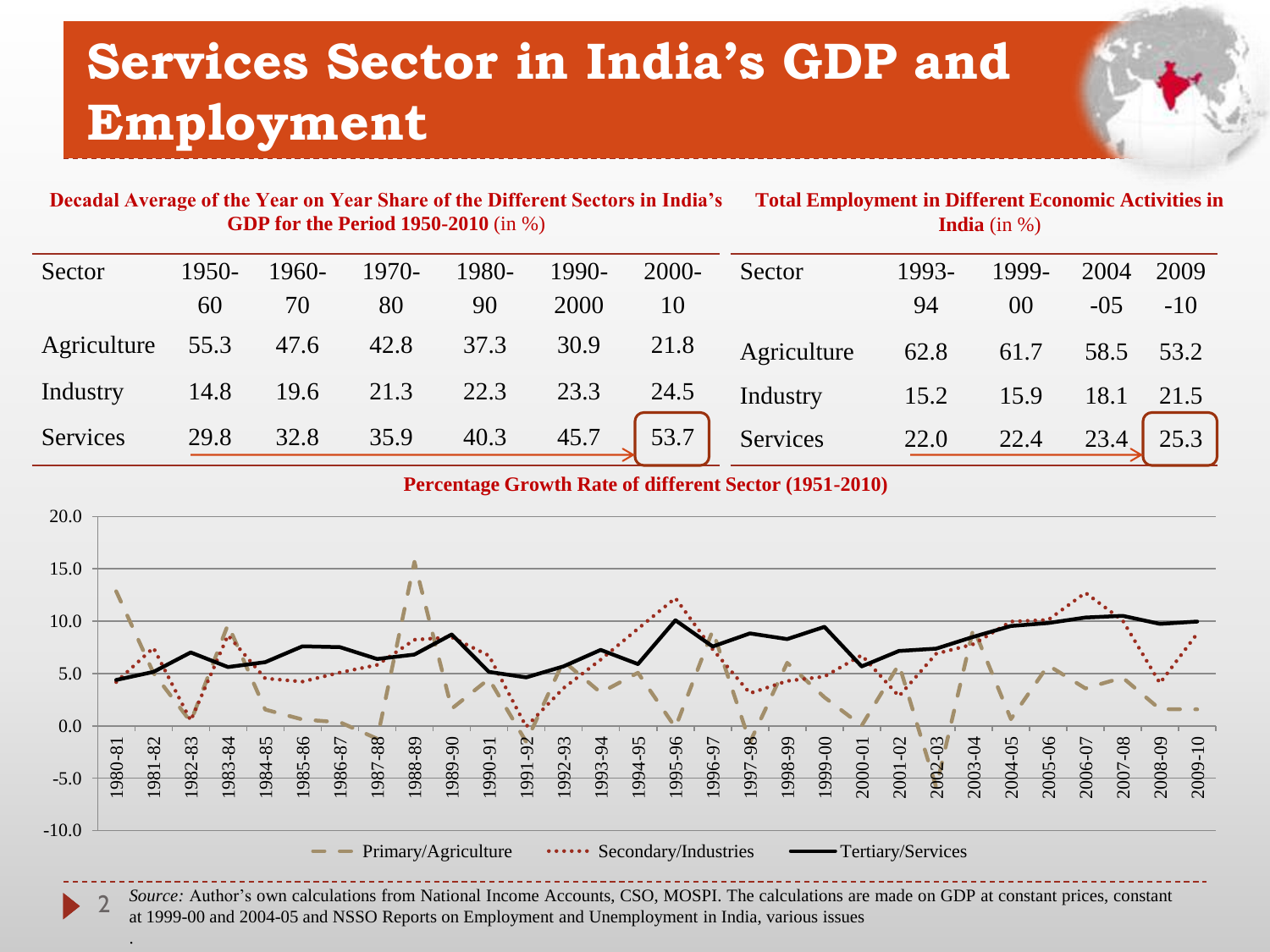#### **Issue 1: India, an outlier?**

- Until 1981, India was a **negative outlier** as share of services in value added and employment was below other countries and after economic reforms it became a **positive outlier** in terms of value added but continued to be a **negative outlier** in terms of share in employment (Kochhar et. al. 2006)
- Large proportion of employment concentrated in the unorganised sector
	- Services accounted for  $62\%$  of the total organised sector employment within services, 80% of employment in unorganised sector
	- Within services wholesale and retail trade is the largest employer, followed by transport, storage and communication, which are largely unorganised
	- The share of organised services sector employment in public sector has declined – from 86% in 1993-94 to 75% in 2009-10
	- Within organised sector, public sector dominates employment in services, private sector has not been very successful in generating organised services sector employment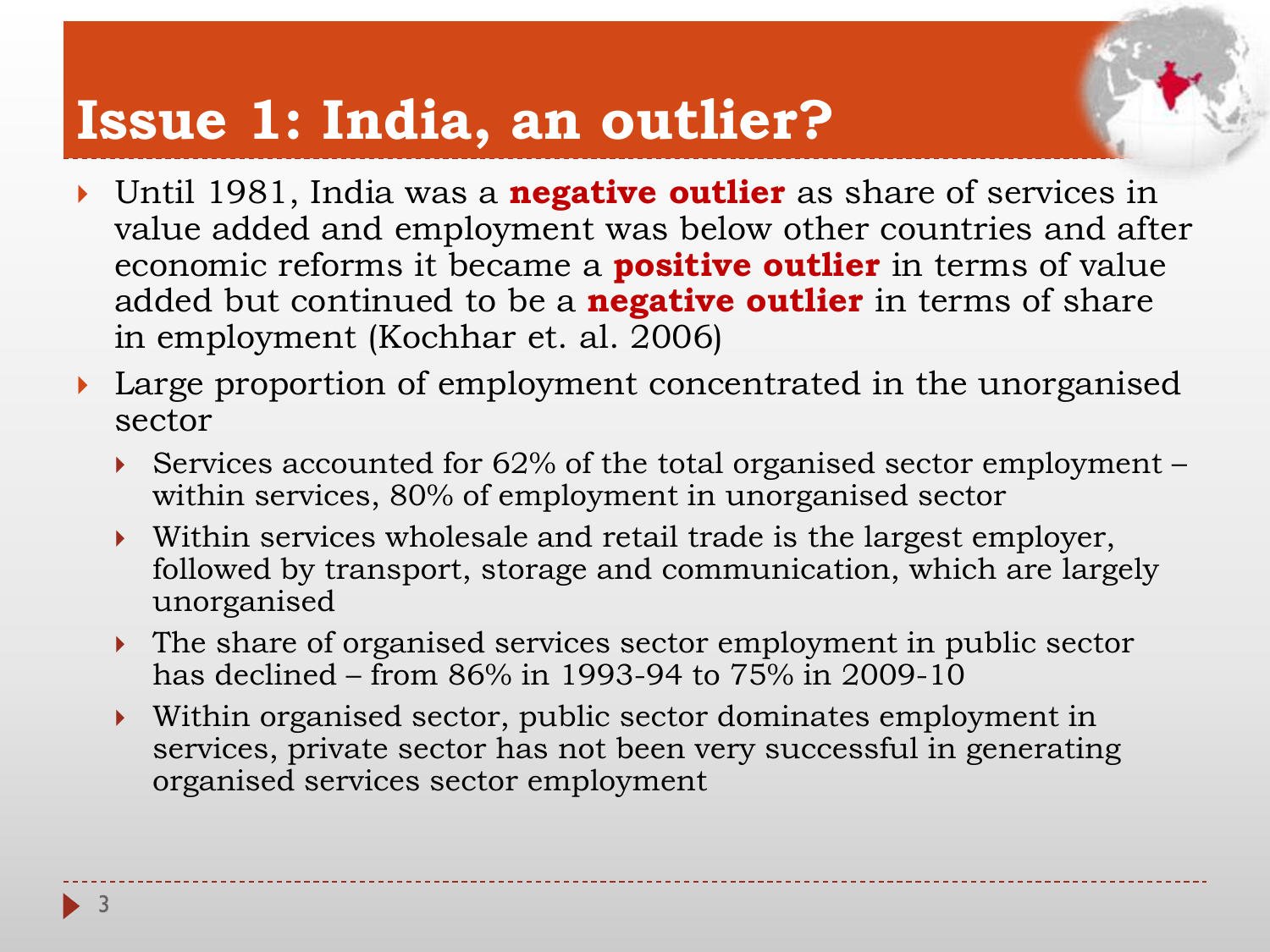#### **Issue 2: Classification and governance structure**

- Difference in global (UNCPC) and Indian (NIC) classification – as per NIC construction is not a part of services sector, classification of direct selling, e-commerce by DIPP and NIC
- Disaggregated data is not available for many services
- Quasi federal governance structure
	- Multiplicity of regulatory bodies
		- Multiple regulations
		- Multiple licenses and clearances
	- $\blacktriangleright$  No nodal ministry– retail and construction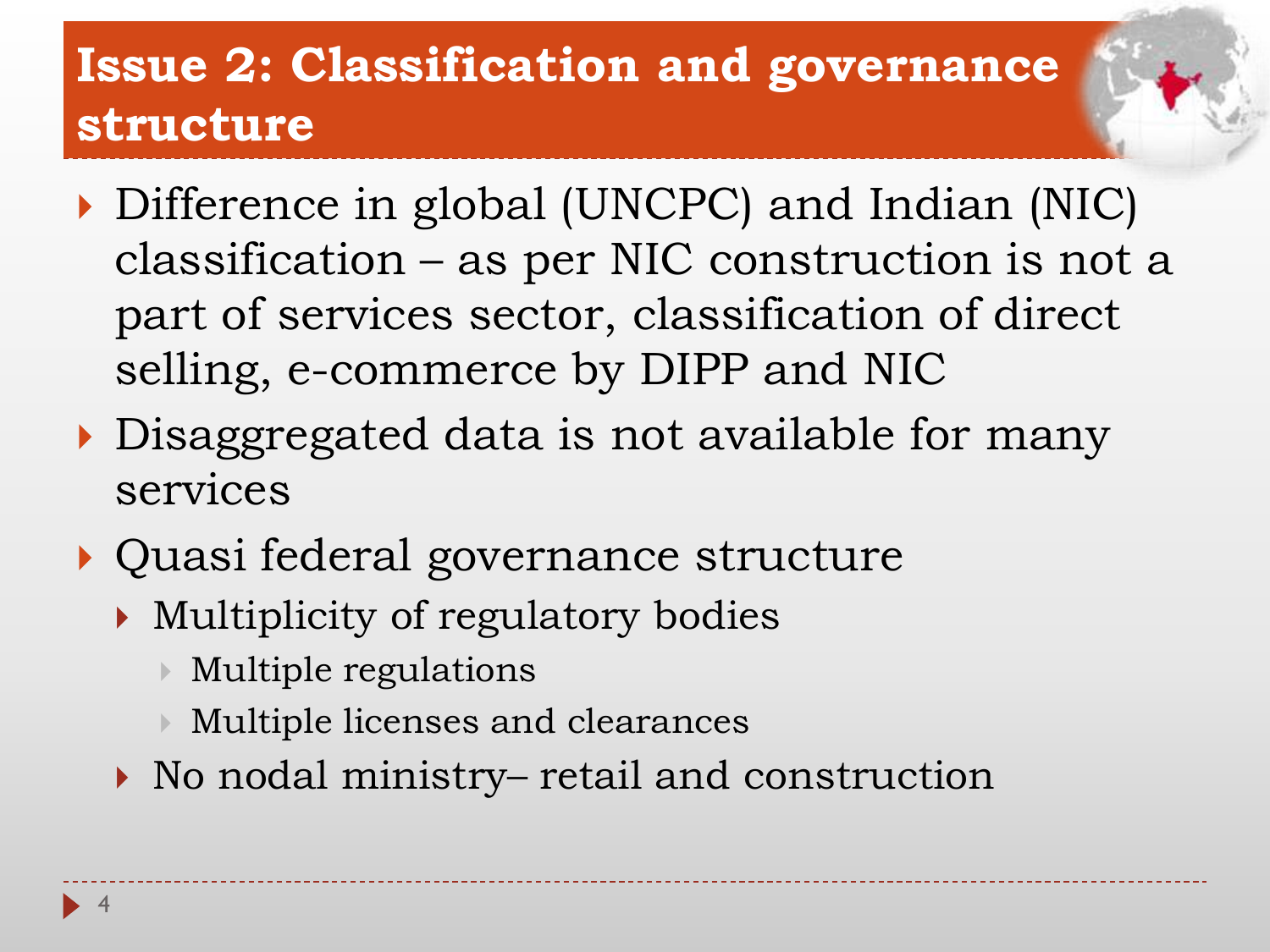#### **Issue 3: Heterogeneity across States**

- Difference across different states within India
	- Share of services in state GDP of Bihar, Delhi, Kerala, etc. was higher than all India average while Chhattisgarh and Himachal Pradesh was lower
	- The growth rate of services for states like Arunachal Pradesh and Sikkim is higher than all India average, while Andhra Pradesh, Karnataka and Rajasthan is lower
	- The share of public sector services including administration service is growing in laggard states while private sector services is growing in fast-growing states
	- Fast growing states have seen a decline in the growth rate of manufacturing sector and a rise in growth of services

#### Differences across services sectors

- Transport, storage and communication and trade, hotels and restaurants have grown faster than overall service sector growth
- In terms of labour productivity in services, there are vast differences – post, telecommunication, hotel, restaurants and trading have shown a large increase in productivity growth, social sectors like health and education has low productivity

Concern: Inclusive Growth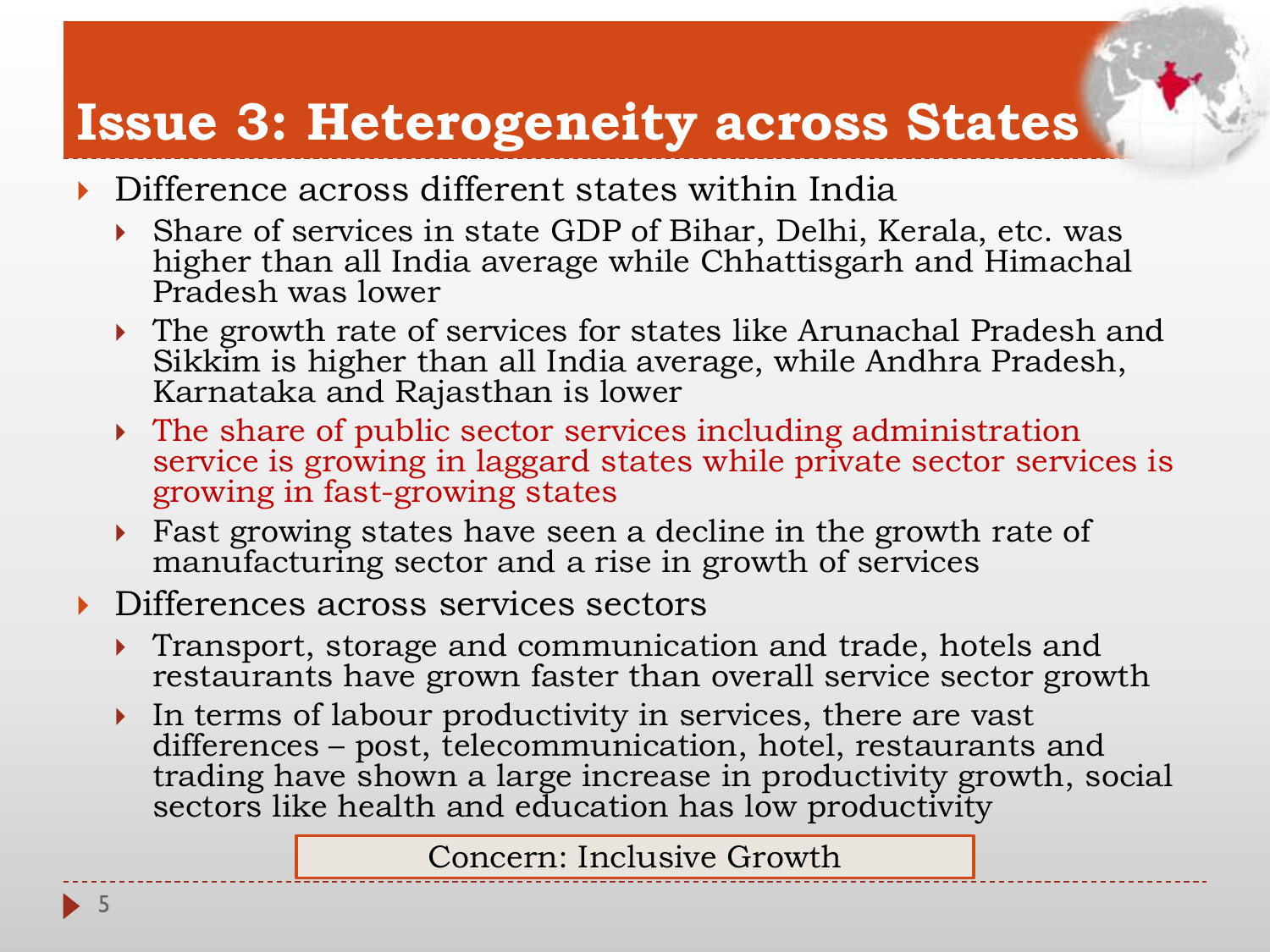#### **Issue 4: Regulatory restrictions**

- Slow reform process in India
- Regulations do not take in account technical developments (communication services)
- **Lack of comprehensive regulations for providing** integrated services (transportation sector)
- Sector specific regulations required in new services (direct selling, cloud computing)
- Independent regulator vs. no regulator and multiple regulators (electricity)
- Timing of Regulations
- Non transparent government procurement system and price preferences to PSUs
- FDI restrictions restrictive conditions on foreign investors, which cannot be monitored and are nontransparent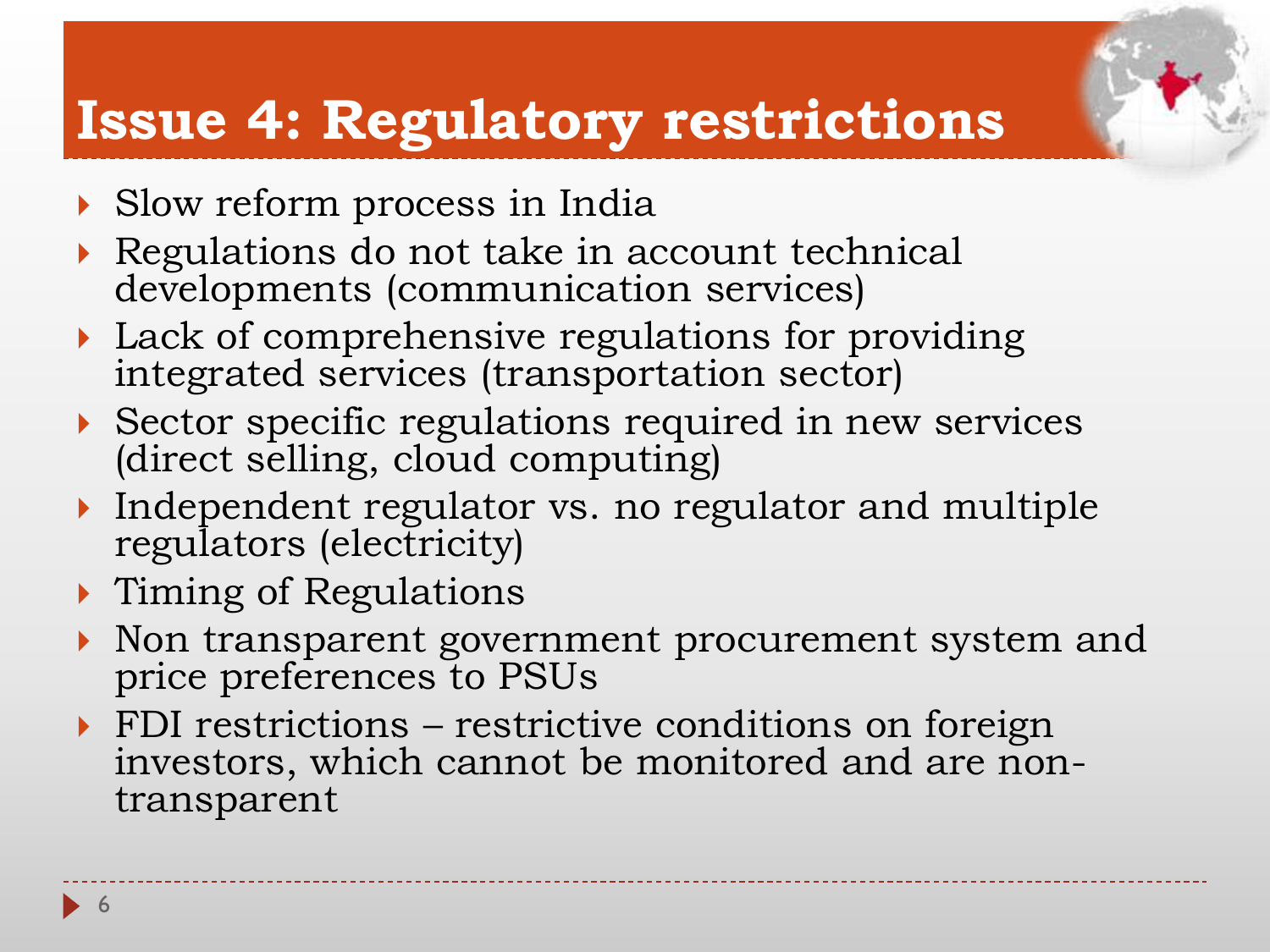#### **Issue 5: Trade concentration**

#### Trade largely comprise of a **few services** and is concentrated in a **few markets**

#### **RCAs for Services Sub-sectors (1990-2010)**

| <b>Sectors</b>         | 1990 | 2000 | 2005 | 2008 | 2010 |
|------------------------|------|------|------|------|------|
| Communications         | 0.0  | 1.7  | 1.3  | 1.0  | 0.5  |
| Computer and           | 0.0  | 10.1 | 9.9  | 8.6  | 7.9  |
| information            |      |      |      |      |      |
| Construction           | 0.0  | 1.6  | 0.3  | 0.3  | 0.2  |
| Financial services     | 0.0  | 0.3  | 0.3  | 0.5  | 0.7  |
| Government services    | 0.1  | 1.5  | 0.3  | 0.2  | 0.2  |
| Insurance              | 1.4  | 0.9  | 1.0  | 0.7  | 0.7  |
| Other business         | 2.0  | 1.1  | 1.0  | 0.9  | 1.0  |
| services               |      |      |      |      |      |
| Personal, cultural and | 0.0  | 0.0  | 0.2  | 0.6  | 0.3  |
| recreational services  |      |      |      |      |      |
| Royalties and licence  | 0.0  | 0.1  | 0.1  | 0.0  | 0.0  |
| fees                   |      |      |      |      |      |
| <b>Transport</b>       | 0.8  | 0.5  | 0.5  | 0.5  | 0.5  |
| Travel                 | 1.1  | 0.7  | 0.5  | 0.5  | 0.5  |



Services accounts for largest outward investment, negotiations focus on Mode 4 and 1

7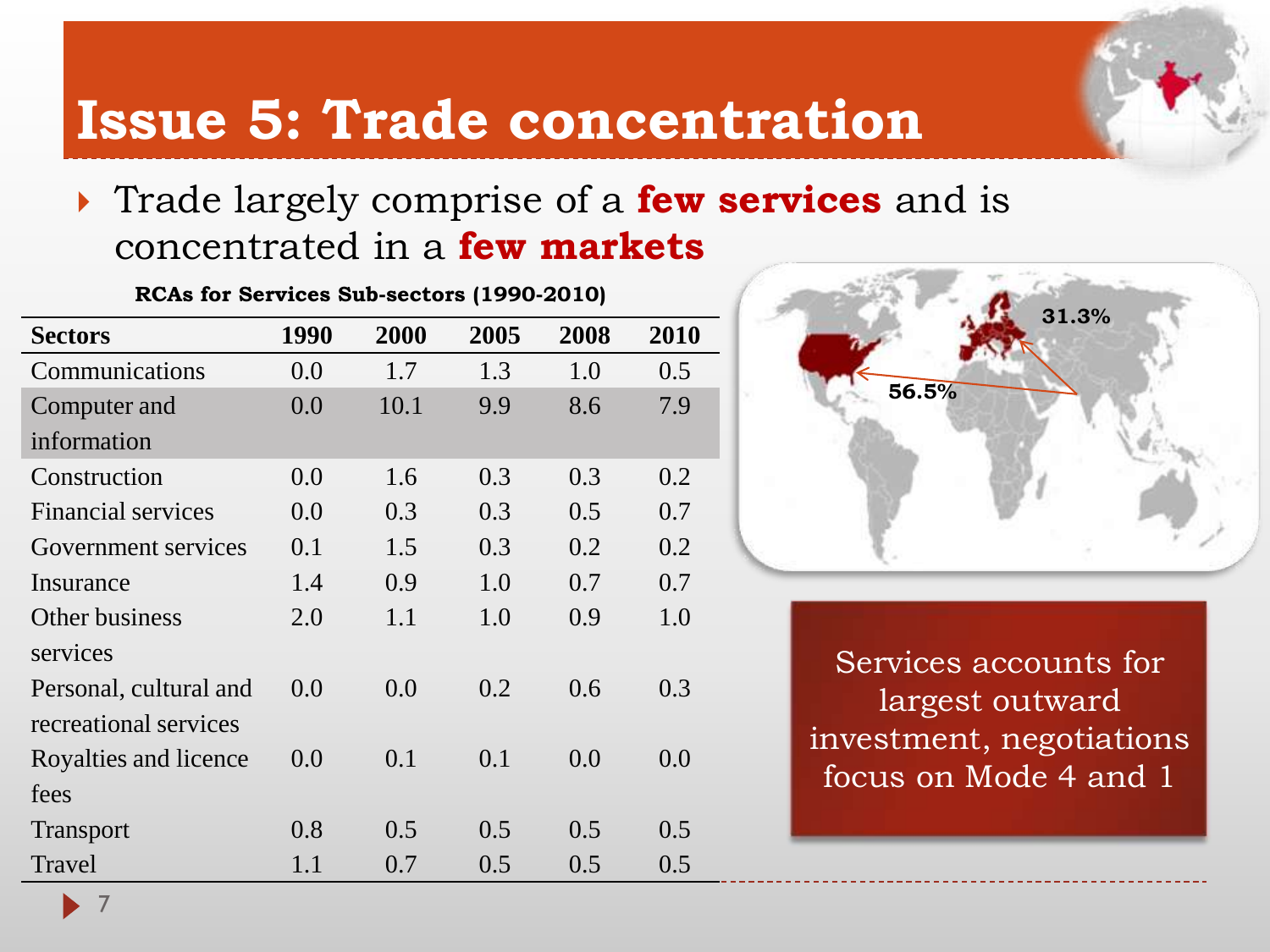#### **Issue 6: Taxes and subsidies**

- High corporate tax around 30-40% compared to 17% in Singapore and 25% in China
- Variations in taxes across states increases cost and restricts pan-India operations
- In some cases taxes result in use of inefficient technology – multi-axle vehicle *vs.* single-axle vehicles
- Retrospective tax, GAAR
- Cross-subsidization and wrong subsidies leading to misallocation of resources – passenger tariff *vs.* freight tariff
- Multiple policies SEZ *vs.* manufacturing clusters and Department of Commerce *vs.* Ministry of Finance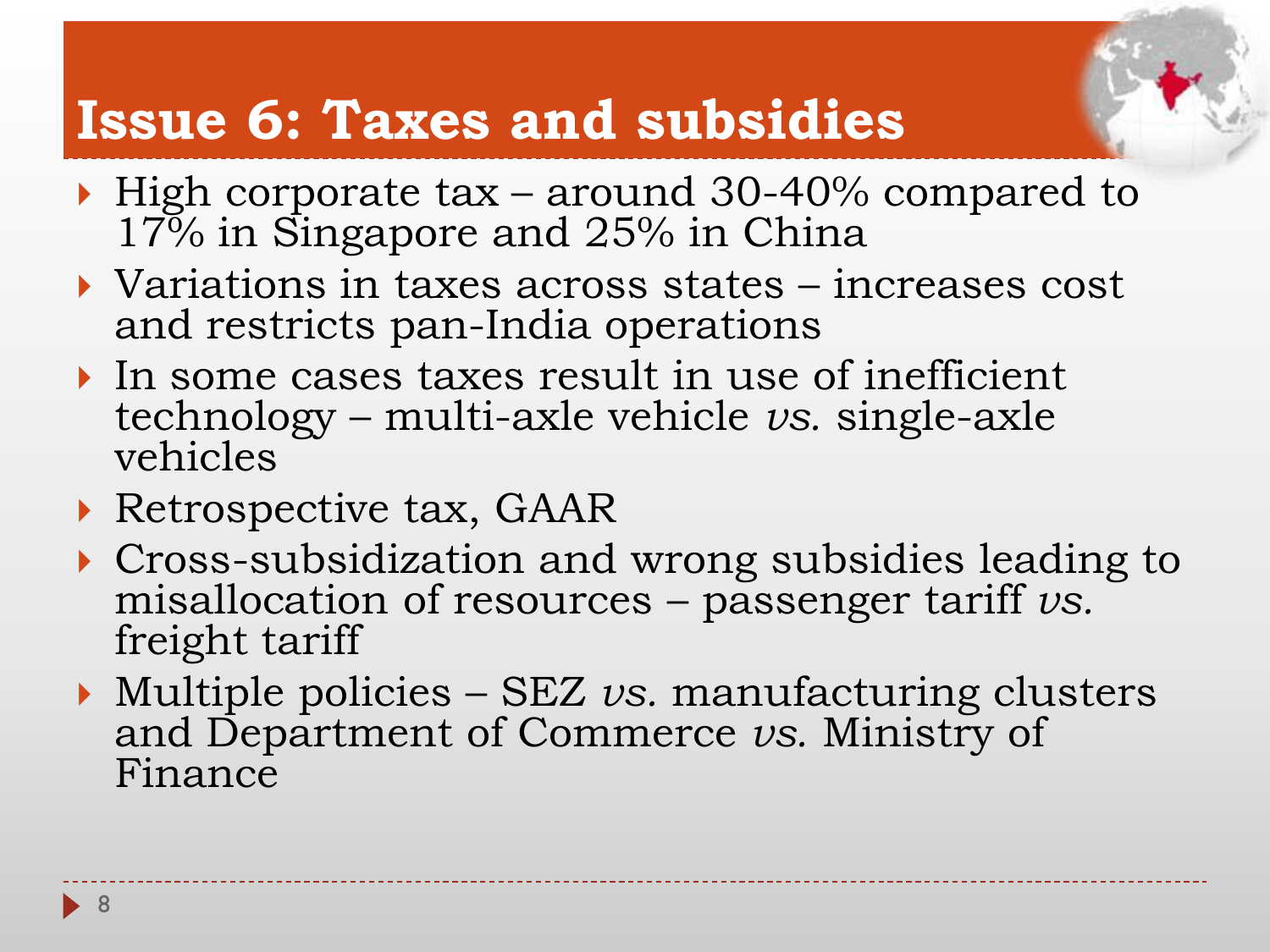#### **Issue 7: Why have we not become a knowledge-based economy?**

- ▶ In India, R&D expenditure is low both in terms of its proportion to GDP and in comparison to the rest of the world
	- R&D expenditure is 0.8% of the GDP
	- India ranks below Brazil and China in terms of capacity for innovation
	- Share of private sector R&D is 0.25% of the GDP compared to 1.2-2% in developed and emerging markets
- ▶ Low ICT penetration, literacy rate
	- India has 1.53 internet subscribers per 100 inhabitant in 2010 compared to 8.35 in China and 35.68 in Korea
	- ▶ Low adult literacy rate (62.8%) compared to China (94%) and Korea (100%)
- ▶ Past policies focused on higher education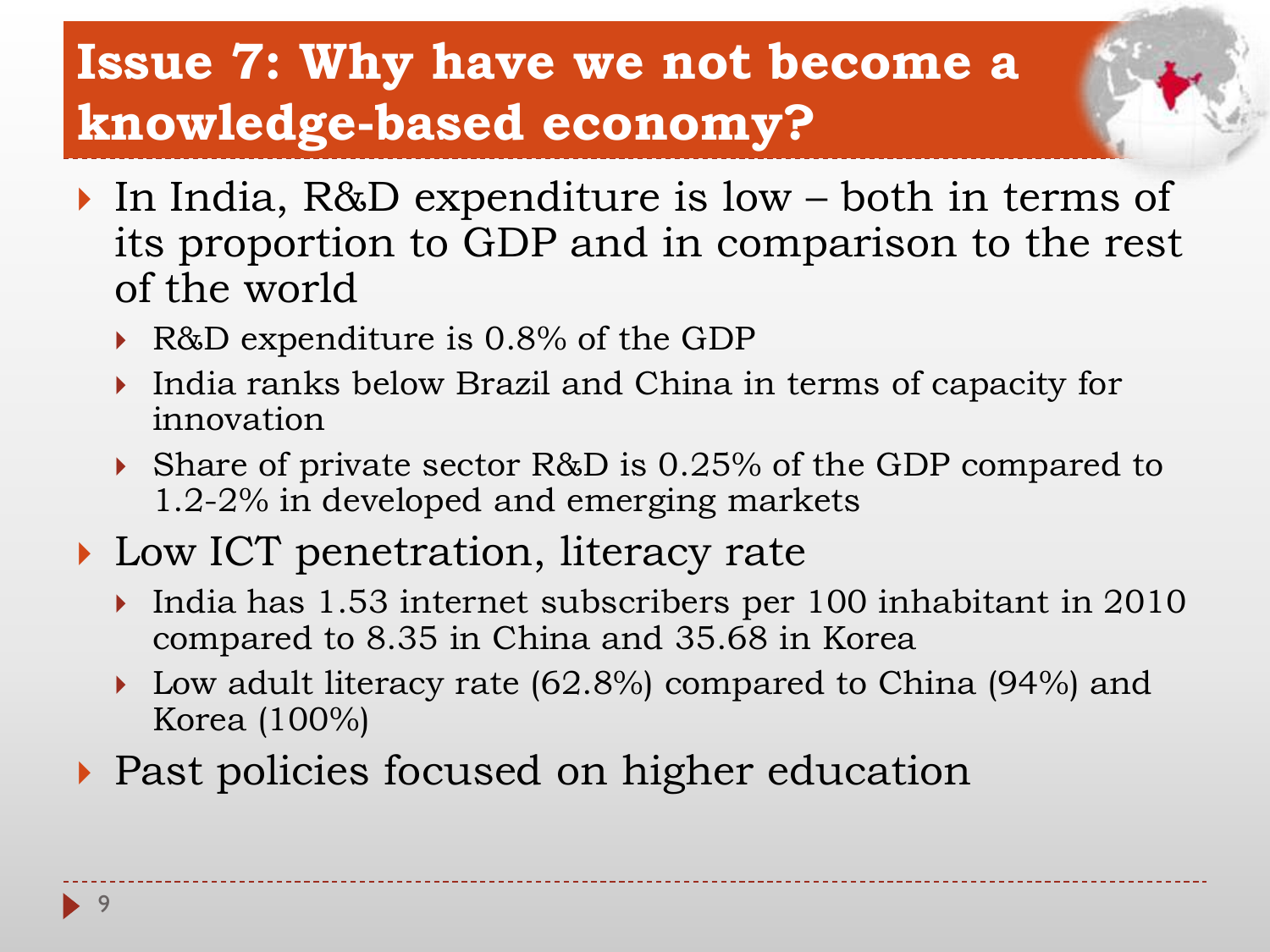# **How can services sector lead to an inclusive growth?**

**Pending reforms…**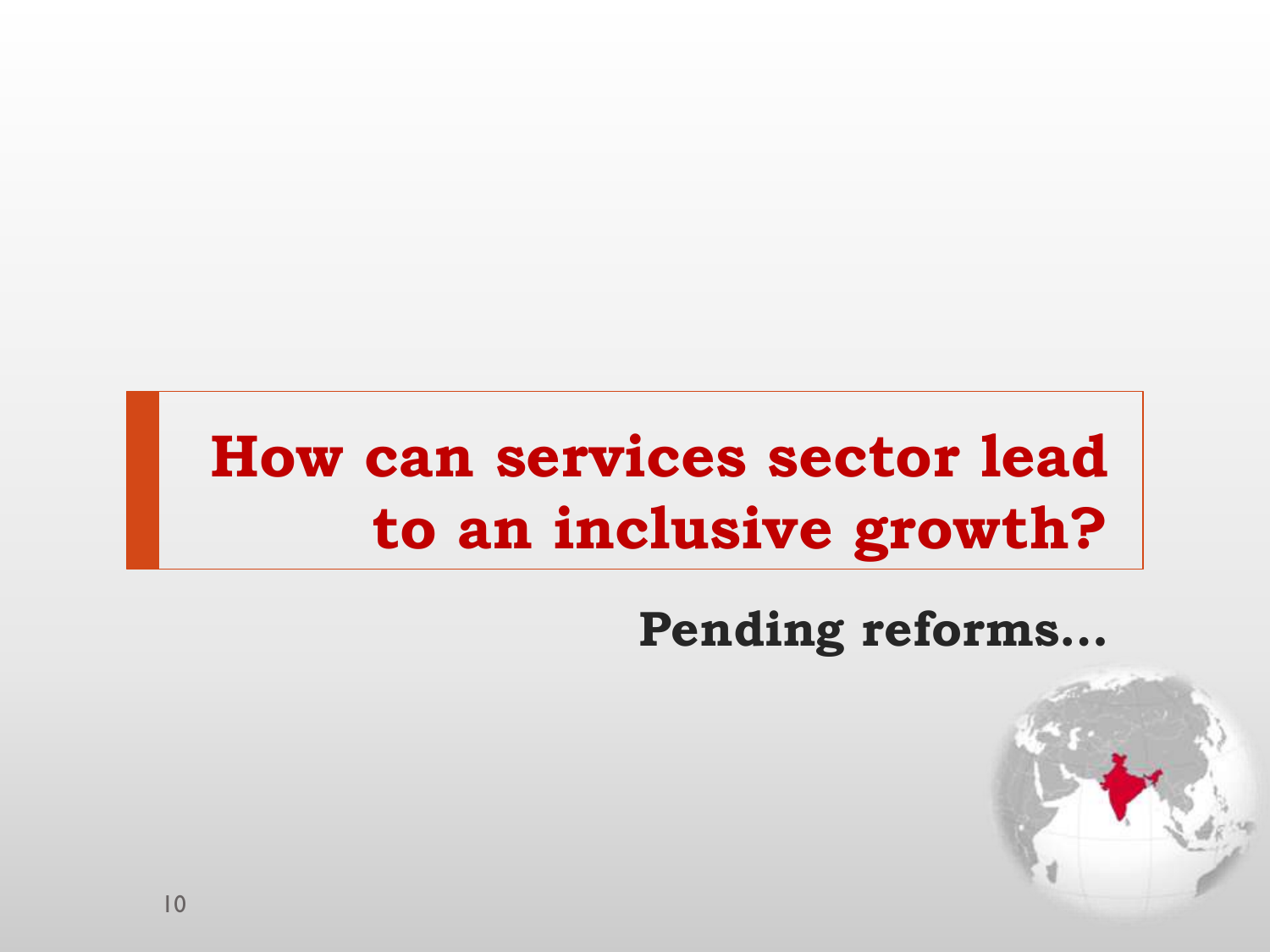#### **Reform 1: Service sector focus in policymaking**



- Lay down long-term and short-term strategy for each sector
- Long-term focus to encourage growth of organised sector employment and modernisation of unorganised sector
- **PPP** to design academic courses and training programmes to facilitate skill development, improve accreditation process
- $\triangleright$  Take in account evolving nature of service sector link with other sectors
- Policies can focus on state-specific requirements
- Clearer definition, based on international definition
- 11 Centralised system of data collection at disaggregated level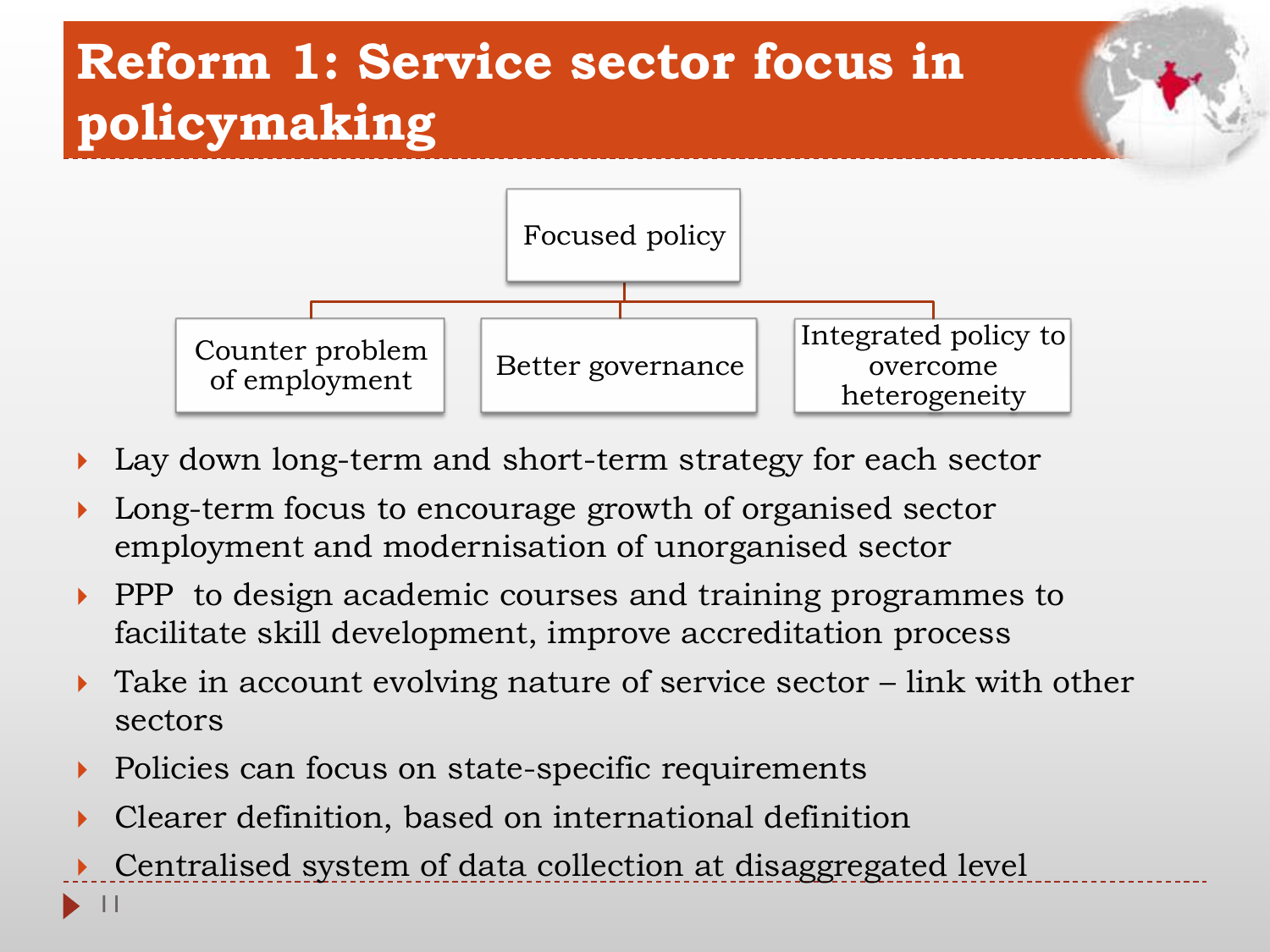## **Reform 2: Regulatory reforms**

- Nodal ministry at the centre
- Centre can have model regulation, states can implement
- ▶ Need for sector specific regulator should be examined and independent regulator should be appointed
- ▶ Privatisation should be accompanied by transparent and non-discriminatory regulations
- FDI liberalisation should be technology neutral and should not distinguish between domestic and foreign companies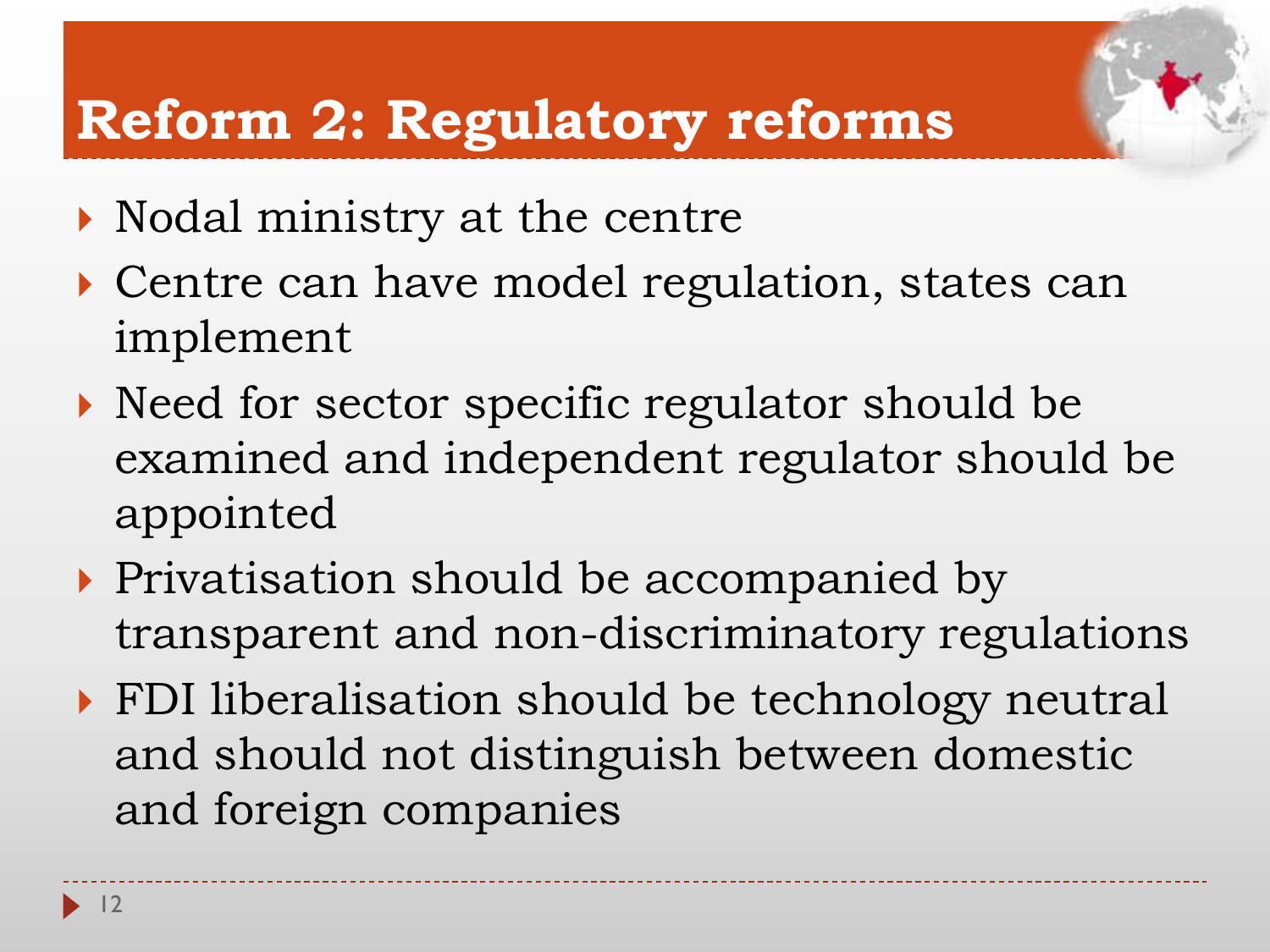#### **Regulatory reforms contd.**

- ▶ Speed up the process of reforms
	- Tax related reforms such as goods and services tax (GST), Direct Tax Code Bill, 2010 are long pending
- Government Procurement Bill
- Cross-subsidization should be minimised
- Subsidies should be targeted to the poor and needy
- Removal procedural hurdles by implementing single window clearance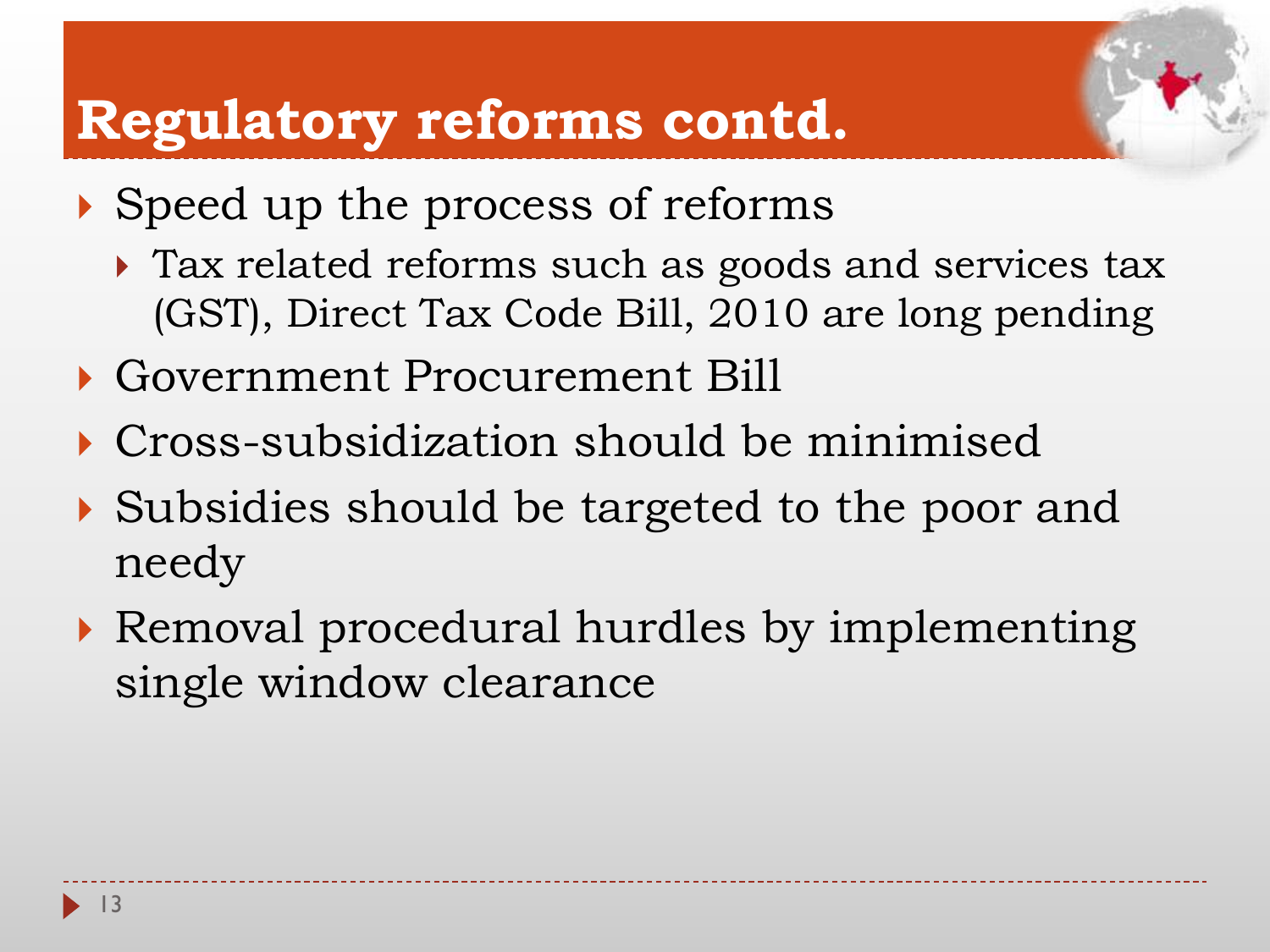## **Reform 3: Trade diversification**

- Focus on export through all four modes of services trade and across a number of sectors –identify few sectors with potential and new markets
- Government should focus on diversifying markets pursue external policies
	- Signing trade agreements with major trading partners, mutual recognition agreements, bilateral investment treaties and double taxation avoidance agreements
- Offer liberalisation commitments on a reciprocal basis
- Develop consensus on negotiating services agreement
- Implement domestic reforms to benefit from trade agreement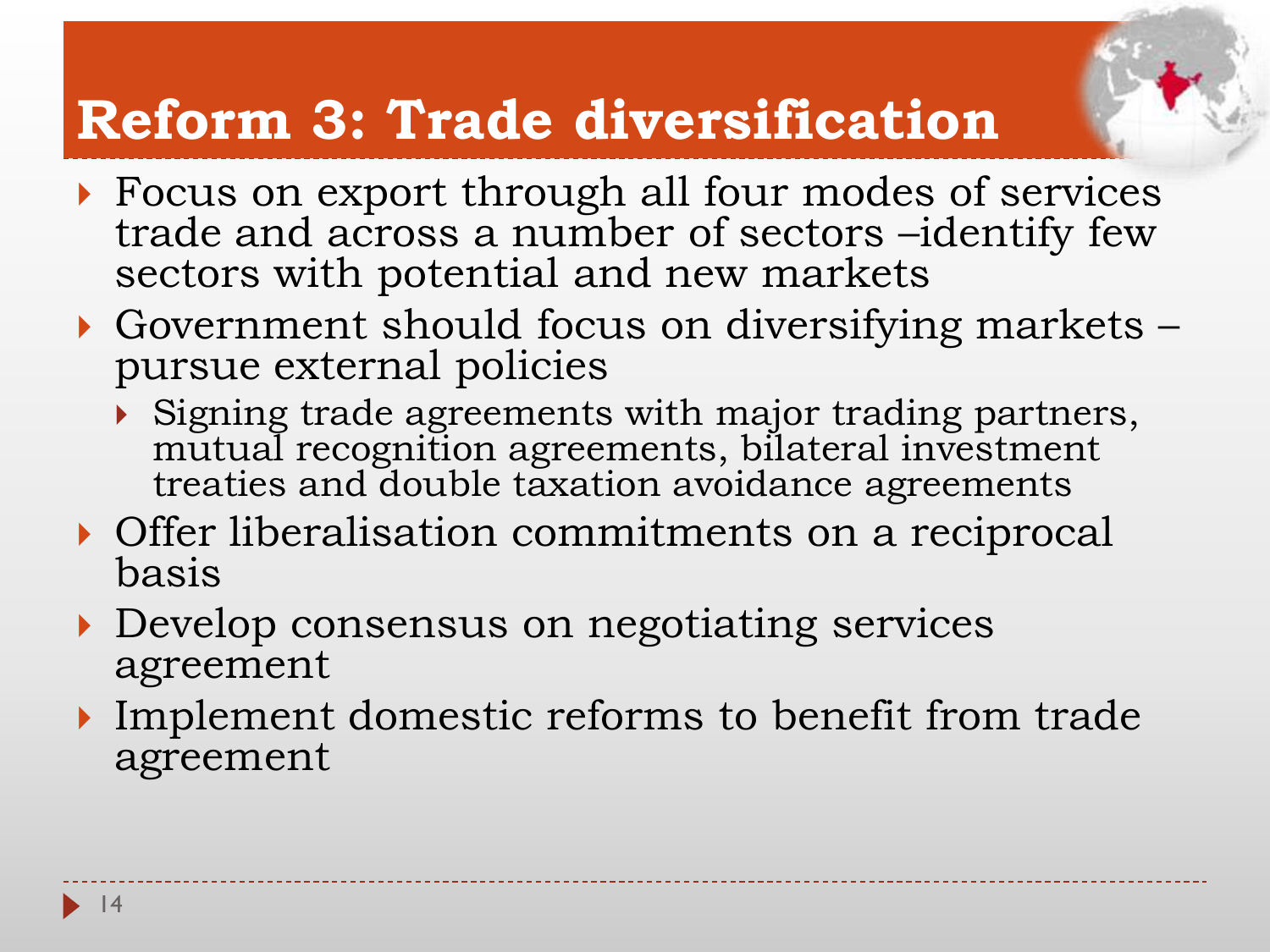#### **Reform 4: Transforming India into a knowledge based economy**

- ▶ Encourage R&D investments through public private partnership
- In-house innovation and R&D can be encouraged through fiscal incentives
- Offer benefits to companies that tie-up with education institutes for R&D
- Incentives can be offered for setting up IT infrastructure in rural areas and development of content in local language
- Low cost consumer equipments like laptops, tablets and personal computers can support IT penetration